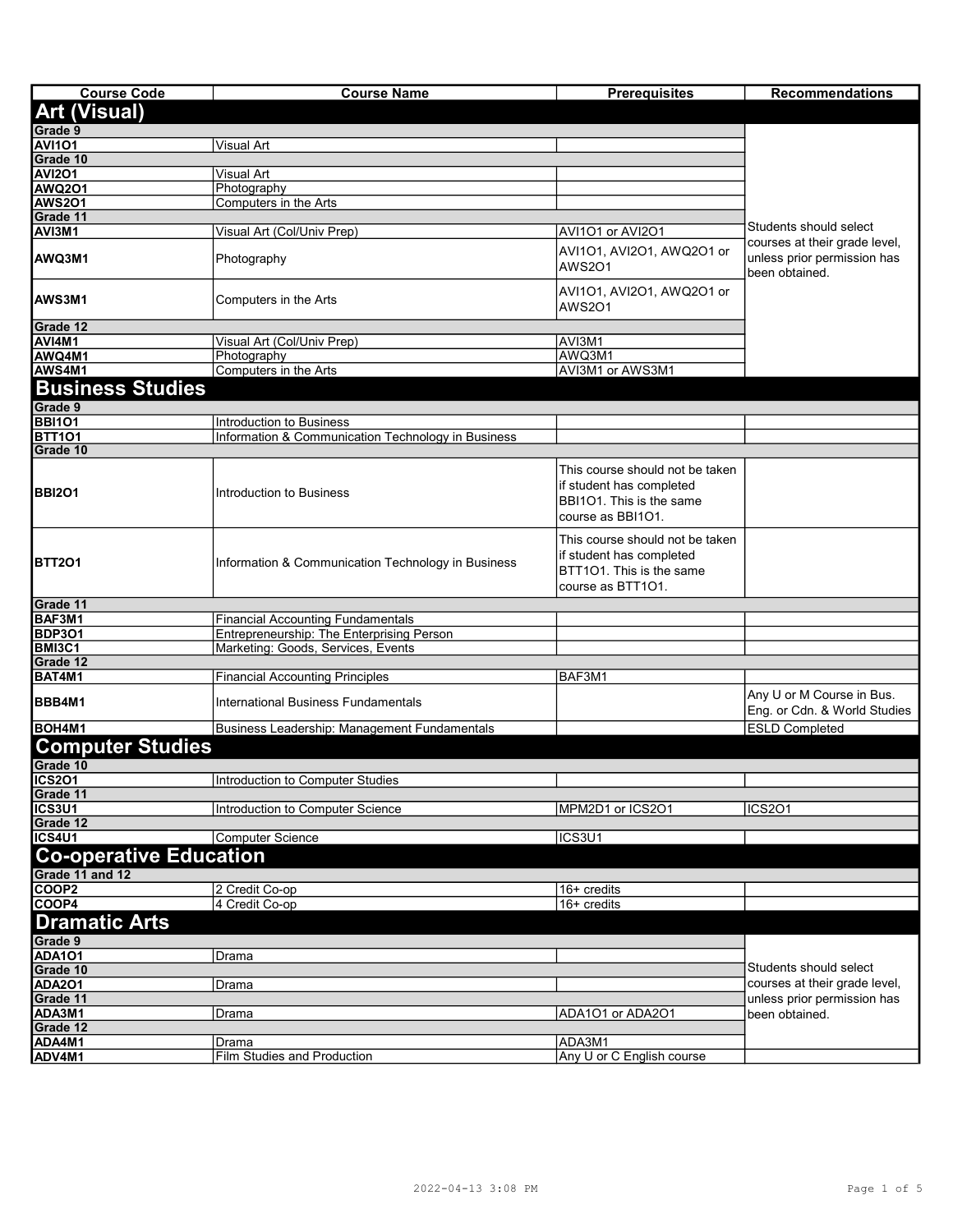| <b>English</b>                                         |                                                                                          |                                                  |        |
|--------------------------------------------------------|------------------------------------------------------------------------------------------|--------------------------------------------------|--------|
| Grade 9                                                |                                                                                          |                                                  |        |
| ENG1D1                                                 | English Academic                                                                         |                                                  |        |
| Grade 10                                               |                                                                                          |                                                  |        |
| ENG2D1                                                 | English Academic                                                                         | ENG1D1                                           |        |
| <b>ENG2L9</b>                                          | <b>English Locally Developed</b>                                                         | ENG1D1 or ENG1L9                                 |        |
| Grade 11                                               |                                                                                          |                                                  |        |
| ENG3C1                                                 | English (College Prep)                                                                   | ENG2P1 or ENG2D1                                 |        |
| ENG3E9<br>ENG3U1                                       | English (Workplace Prep)<br>English (University Prep)                                    | ENG2L9, ENG2P1 or ENG2D1<br>ENG2D1               |        |
| Grade 12                                               |                                                                                          |                                                  |        |
| <b>ENG4C1</b>                                          | English (College Prep)                                                                   | ENG3C1 or ENG3U1                                 |        |
| ENG4E9                                                 | English (Workplace Prep)                                                                 | ENG3E9, ENG3C1 or ENG3U1                         |        |
| <b>ENG4U1</b>                                          | English (University Prep)                                                                | ENG3U1                                           |        |
| English as a Second Language                           |                                                                                          |                                                  |        |
|                                                        |                                                                                          |                                                  |        |
| <b>Grade 9 - 12</b>                                    |                                                                                          |                                                  |        |
| <b>ES.LAB</b><br><b>ES.LCD</b>                         | <b>ESL Level A &amp; ESL Level B</b><br>ESL Level C & ESL Level D                        | Teacher Recommendation<br>Teacher Recommendation |        |
| <b>ESLEO8</b>                                          | <b>ESL Level E</b>                                                                       | <b>Teacher Recommendation</b>                    |        |
|                                                        |                                                                                          |                                                  |        |
| <b>French &amp; Spanish</b>                            |                                                                                          |                                                  |        |
| Grade 9                                                |                                                                                          |                                                  |        |
| FSF <sub>1</sub> D <sub>1</sub>                        | Core French, Academic                                                                    | Grade 8 French                                   |        |
| <b>FSF1O2 (Introductory)</b>                           | Introductory, Open (less than 2 years Elementary School                                  | Completion of ESLDO8                             |        |
| Grade 9                                                | French)                                                                                  |                                                  |        |
| FSF2D1                                                 | Core French, Academic                                                                    | FSF1D1, FSF1P1, or FSF1O2                        |        |
| LWSBD1                                                 | Spanish                                                                                  |                                                  |        |
| Grade 9                                                |                                                                                          |                                                  |        |
| <b>FSF3U1</b>                                          | French (University Prep)                                                                 | FSF2D1                                           |        |
| LWSCU1                                                 | Spanish (University Prep)                                                                | LWSBD1                                           |        |
| Grade 9                                                |                                                                                          |                                                  |        |
| FSF4U1                                                 | French (University Prep)                                                                 | FSF3U1                                           |        |
| LWSDU1                                                 | Spanish (University Prep)                                                                | LWSCU1                                           |        |
| <b>Health &amp; Physical Education</b>                 |                                                                                          |                                                  |        |
| Grade 9                                                |                                                                                          |                                                  |        |
| <b>PPL101</b>                                          | Healthy Active Living Education - All Gender/Co-ed                                       |                                                  |        |
| <b>PPL1OF</b>                                          | Healthy Active Living Education - Female                                                 |                                                  |        |
| <b>PPL1OM</b>                                          | Healthy Active Living Education - Male                                                   |                                                  |        |
| Grade 10                                               |                                                                                          |                                                  |        |
| PAF2O1 - Fitness                                       | Personal Fitness Activities - All Gender/Co-ed                                           |                                                  |        |
| <b>PAF2OF - Fitness</b>                                | Personal Fitness Activities - Female                                                     |                                                  |        |
| <b>PAF2OM - Fitness</b><br>PPL2O1 - Sport-based        | Personal Fitness Activities - Male<br>Healthy Active Living Education - All Gender/Co-ed |                                                  |        |
| PPL2OF - Sport-based                                   | Healthy Active Living Education - Female                                                 |                                                  |        |
| PPL2OM - Sport-based                                   | Healthy Active Living Education - Male                                                   |                                                  |        |
| Grade 11                                               |                                                                                          |                                                  |        |
| <b>PAF3O1 - Fitness</b>                                | Personal Fitness Activities - All Gender/Co-ed                                           |                                                  |        |
| <b>PAF3OF - Fitness</b>                                | Personal Fitness Activities - Female                                                     |                                                  |        |
| <b>PAF3OM - Fitness</b>                                | Personal Fitness Activities - Male                                                       |                                                  |        |
| PPL3OF - Sport-based                                   | Healthy Active Living Education - Female                                                 |                                                  |        |
| PPL3OM - Sport-based                                   | Healthy Active Living Education - Male                                                   |                                                  |        |
| Grade 12                                               |                                                                                          |                                                  |        |
| PAF4OF - Fitness                                       | Personal Fitness Activities - Female                                                     |                                                  |        |
| <b>PAF4OM - Fitness</b><br><b>PPL4OF - Sport-based</b> | Personal Fitness Activities - Male<br>Healthy Active Living Education - Female           |                                                  |        |
| PPL4OM - Sport-based                                   | Healthy Active Living Education - Male                                                   |                                                  |        |
|                                                        |                                                                                          | Any Gr.11, 12, Health &                          |        |
| <b>PSK4U1</b>                                          | Introductory Kinesiology - University Prep                                               | Phys.Ed. or U/M Science                          |        |
| <b>Interdisciplinary Studies</b>                       |                                                                                          |                                                  |        |
| Grade 12                                               |                                                                                          |                                                  |        |
|                                                        |                                                                                          | Any Sr. U or M Course in Bus.                    |        |
| <b>IDC4U1 - Finance</b>                                | Financial Securities (University Prep)                                                   | Eng. or Cdn. & World Studies                     | BAF3M1 |
|                                                        |                                                                                          |                                                  |        |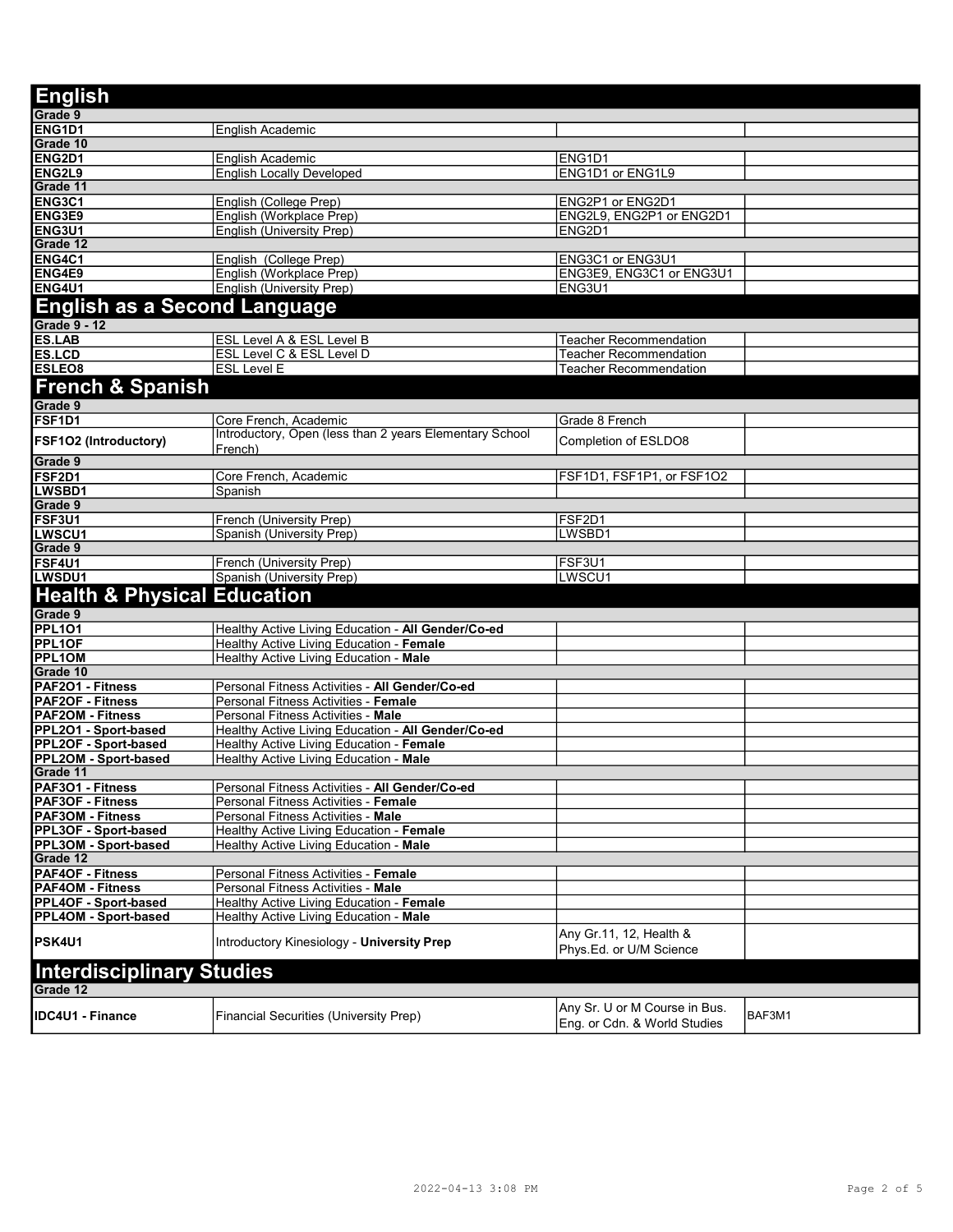| <b>Mathematics</b>              |                                                                         |                                                                 |                                                                                                                  |
|---------------------------------|-------------------------------------------------------------------------|-----------------------------------------------------------------|------------------------------------------------------------------------------------------------------------------|
| Grade 9                         |                                                                         |                                                                 |                                                                                                                  |
| MTH <sub>1</sub> W <sub>1</sub> | Mathematics                                                             |                                                                 |                                                                                                                  |
| Grade 10                        |                                                                         |                                                                 |                                                                                                                  |
| MAT2L9                          | Mathematics - Locally Developed                                         | MTH1W1, MFM1P1, or MAT1L9                                       |                                                                                                                  |
| MPM2D1                          | Principles of Mathematics, Academic                                     | MTH1W1 or Compulsory<br><b>Transfer Course</b>                  |                                                                                                                  |
| Grade 11                        |                                                                         |                                                                 |                                                                                                                  |
| MBF3C1                          | Foundations for College Mathematics (College Prep)                      | MFM2P1 or MPM2D1                                                |                                                                                                                  |
| MCF3M1                          | Functions and Applications (University/College Prep)                    | MPM2D1 or MFM2P1                                                |                                                                                                                  |
| MCR3U1                          | <b>Functions (University Prep)</b>                                      | MPM2D1                                                          |                                                                                                                  |
| MEL3E9                          | Mathematics for Everyday Life                                           | MTH1W1, MFM1P1 or MAT2L9                                        |                                                                                                                  |
| Grade 12                        |                                                                         |                                                                 |                                                                                                                  |
| <b>MA4SEM</b>                   | Advanced Functions/Calculus & Vectors (University Prep) -<br>Semestered | MCR3U1 or MCT4C1                                                | This is a packaged program.<br>Students are expected to<br>complete both courses in the<br>package at Bethune.   |
| MAP4C1                          | Foundations for College Mathematics (College Prep)                      | MBF3C1                                                          |                                                                                                                  |
| MCV4U1                          | Calculus & Vectors (University Prep) - Non-semestered                   | MHF4U1 must be taken<br>concurrently with or prior to<br>MCV4U1 |                                                                                                                  |
| MDM4U1                          | Math for Data Management (University Prep)                              | MCF3M1 or MCR3U1                                                |                                                                                                                  |
| MHF4U1                          | Advanced Functions (University Prep) - Non-semestered                   | MCR3U1 or MCT4C1                                                |                                                                                                                  |
| <b>Music</b>                    |                                                                         |                                                                 |                                                                                                                  |
| Grade 9                         |                                                                         |                                                                 |                                                                                                                  |
| <b>AMI101</b>                   | Band (experienced)                                                      | some experience on a band<br>instrument                         | Students should select<br>courses at their grade level,                                                          |
| AMI1O2 (Beginner)               | Beginning Band (Introductory)                                           | no experience on a band<br>instrument                           | unless prior permission has<br>been obtained.                                                                    |
| <b>AMV101</b>                   | Vocal/Choral                                                            |                                                                 |                                                                                                                  |
| Grade 10                        |                                                                         |                                                                 |                                                                                                                  |
| <b>AMI2O1</b>                   | Experienced Instrumental Grade 10                                       |                                                                 | AMI101. Students should<br>select courses at their grade<br>level, unless prior permission<br>has been obtained. |
| <b>AMI2O2</b>                   | Instrumental Grade 10                                                   | <b>AMI1O2</b>                                                   |                                                                                                                  |
| <b>IAMV2O1</b>                  | Vocal/Choral                                                            |                                                                 | AMV1O1. Students should<br>select courses at their grade<br>level, unless prior permission<br>has been obtained. |
| AMR <sub>201</sub>              | Repertoire - Band (Classes held after school only)                      |                                                                 | Must also take AMI2O1 or<br><b>AMV2O1</b>                                                                        |
| Grade 11                        |                                                                         |                                                                 |                                                                                                                  |
| AMI3M1                          | <b>Experienced Instrumental Grade 11</b>                                | AMI1O1 or AMI2O1                                                | Students should select<br>courses at their grade level,<br>unless prior permission has<br>been obtained.         |
| AMV3M1                          | Vocal/Choral                                                            | AMV101, AMV201, AMI101 or<br>AMI2O1                             |                                                                                                                  |
| AMR3M1                          | Repertoire - Band (Classes held after school only)                      | AMI2O1 or AMR2O1                                                | Must also take AMI3M1 or<br>AMV3M1                                                                               |
| Grade 12                        |                                                                         |                                                                 |                                                                                                                  |
| AMI4M1                          | Experienced Instrumental Grade 12                                       | AMI3M1                                                          |                                                                                                                  |
| AMV4M1                          | Vocal/Choral                                                            | AMV3M1 or AMI3M1                                                |                                                                                                                  |
| AMR4M1                          | Repertoire - Band (Classes held after school only)                      | AMI3M1 or AMR3M1                                                | Must also take AMI4M1 or<br>AMV4M1                                                                               |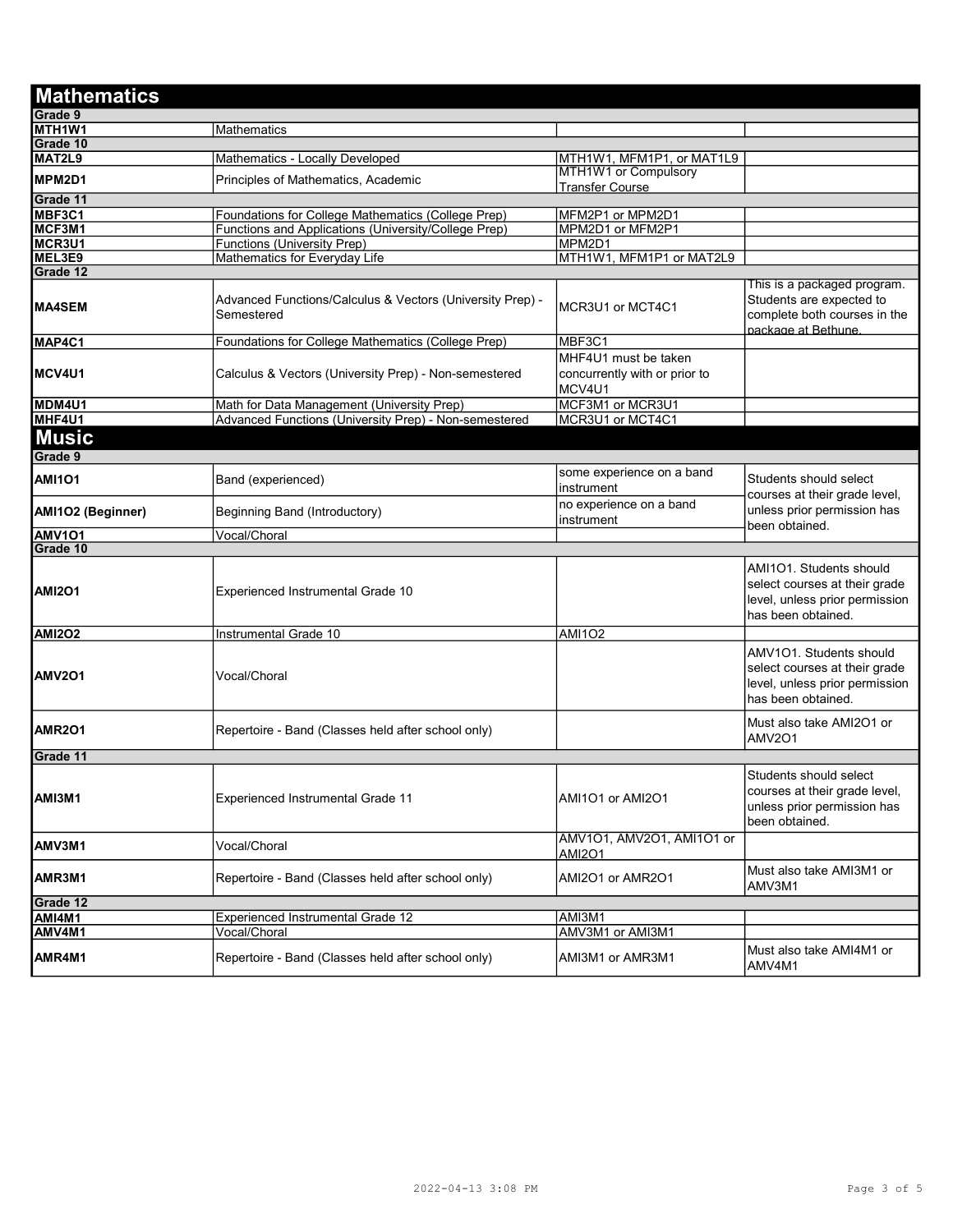| <b>Science</b>                             |                                                           |                                                                                       |        |
|--------------------------------------------|-----------------------------------------------------------|---------------------------------------------------------------------------------------|--------|
| Grade 9                                    |                                                           |                                                                                       |        |
| SNC <sub>1</sub> W <sub>1</sub>            | Science, Academic                                         |                                                                                       |        |
| SNC1W8 (ESLA/B)                            | Science, Academic, ESL                                    |                                                                                       |        |
| Grade 10                                   |                                                           |                                                                                       |        |
| SNC2D1                                     | Science, Academic                                         | SNC1D1                                                                                |        |
| SNC2L9                                     | Science - Locally Developed                               | SNC1D1, SNC1L9                                                                        |        |
| Grade 11                                   |                                                           |                                                                                       |        |
| <b>SBI3U1</b>                              | <b>Biology (University Prep)</b>                          | SNC2D1                                                                                |        |
| SCH3U1                                     | Chemistry (University Prep)                               | SNC2D1                                                                                |        |
| SPH3U1                                     | Physics (University Prep)                                 | SNC2D1                                                                                |        |
| Grade 12                                   |                                                           |                                                                                       |        |
| <b>SBI4U1</b>                              | <b>Biology (University Prep)</b>                          | SBI3U1                                                                                | SCH3U1 |
| SCH4U1                                     | <b>Chemistry (University Prep)</b>                        | SCH3U1                                                                                |        |
| SPH4U1                                     | Physics (University Prep)                                 | SPH3U1                                                                                |        |
| <b>Social Science &amp; The Humanities</b> |                                                           |                                                                                       |        |
| Grade 9                                    |                                                           |                                                                                       |        |
| <b>HIF101</b>                              |                                                           |                                                                                       |        |
| Grade 10                                   | <b>Exploring Family Studies</b>                           |                                                                                       |        |
| HFN <sub>2</sub> O1                        | Food & Nutrition                                          |                                                                                       |        |
| Grade 11                                   |                                                           |                                                                                       |        |
| <b>HPC3O1</b>                              | Raising Healthy Children                                  |                                                                                       |        |
|                                            | Introduction to Psychology, Sociology & Anthropology      |                                                                                       |        |
| <b>HSP3U1</b>                              | (University Prep)                                         | CHC2D1 or ENG2D1                                                                      |        |
| Grade 12                                   |                                                           |                                                                                       |        |
| <b>HFA4U1</b>                              | Nutrition and Health (University Prep)                    | Any U or M course in Soc. Sci. &<br>Humanities, English or Cdn. &<br>World Studies.   |        |
| <b>IHSB4U1</b>                             | Challenge and Change in Society                           | Any U or M course in Soc. Sci. &<br>Humanities, English or Cdn. &<br>World Studies.   |        |
| <b>Canadian and World Studies</b>          |                                                           |                                                                                       |        |
| Grade 9                                    |                                                           |                                                                                       |        |
| CGC1D1                                     | Issues in Canadian Geography, Academic                    |                                                                                       |        |
| <b>CGC1D8 (ESL A/B)</b>                    | Issues in Canadian Geography, Academic, ESL               |                                                                                       |        |
| Grade 10                                   |                                                           |                                                                                       |        |
| CHC <sub>2</sub> D <sub>1</sub>            | Canadian History since World War I, Academic              |                                                                                       |        |
| <b>CHC2D8 (ESL C/D/E)</b>                  | Canadian History since World War I, Academic, ESL         |                                                                                       |        |
| <b>CIVCAR</b>                              | Civics and Citizenship + Career Studies                   |                                                                                       |        |
| Grade 11                                   |                                                           |                                                                                       |        |
| <b>CGF3M1</b>                              | Forces of Nature: Processes and Disasters (Col/Univ Prep) | CHC2D1 or CHC2P1                                                                      |        |
| <b>CHW3M1</b>                              | <b>Ancient Civilizations</b>                              | CHC2D1 or CHC2P1                                                                      |        |
| <b>CIE3M1</b>                              | The Individual and the Economy (Col/Univ Prep)            | CHC2D1 or CHC2P1                                                                      |        |
| <b>CLU3M1</b>                              | Understanding Canadian Law (Col/Univ Prep)                | CHC2D1 or CHC2P1                                                                      |        |
| Grade 12                                   |                                                           |                                                                                       |        |
| <b>CGW4U1</b>                              | World Issues: a Geographic Analysis                       | Any U or M course in Soc. Sci. &<br>Humanities, English or Cdn. and<br>World Studies. |        |
| CHY4U1                                     | Modern World History: Renaissance to the present          | Any U or M course in Social                                                           |        |
| <b>CIA4U1</b>                              | Analyzing Current Economic Issues                         | Sciences & Humanities, English                                                        |        |
| <b>CLN4U1</b>                              | Canadian and International Law                            | or Canadian and World Studies.                                                        |        |